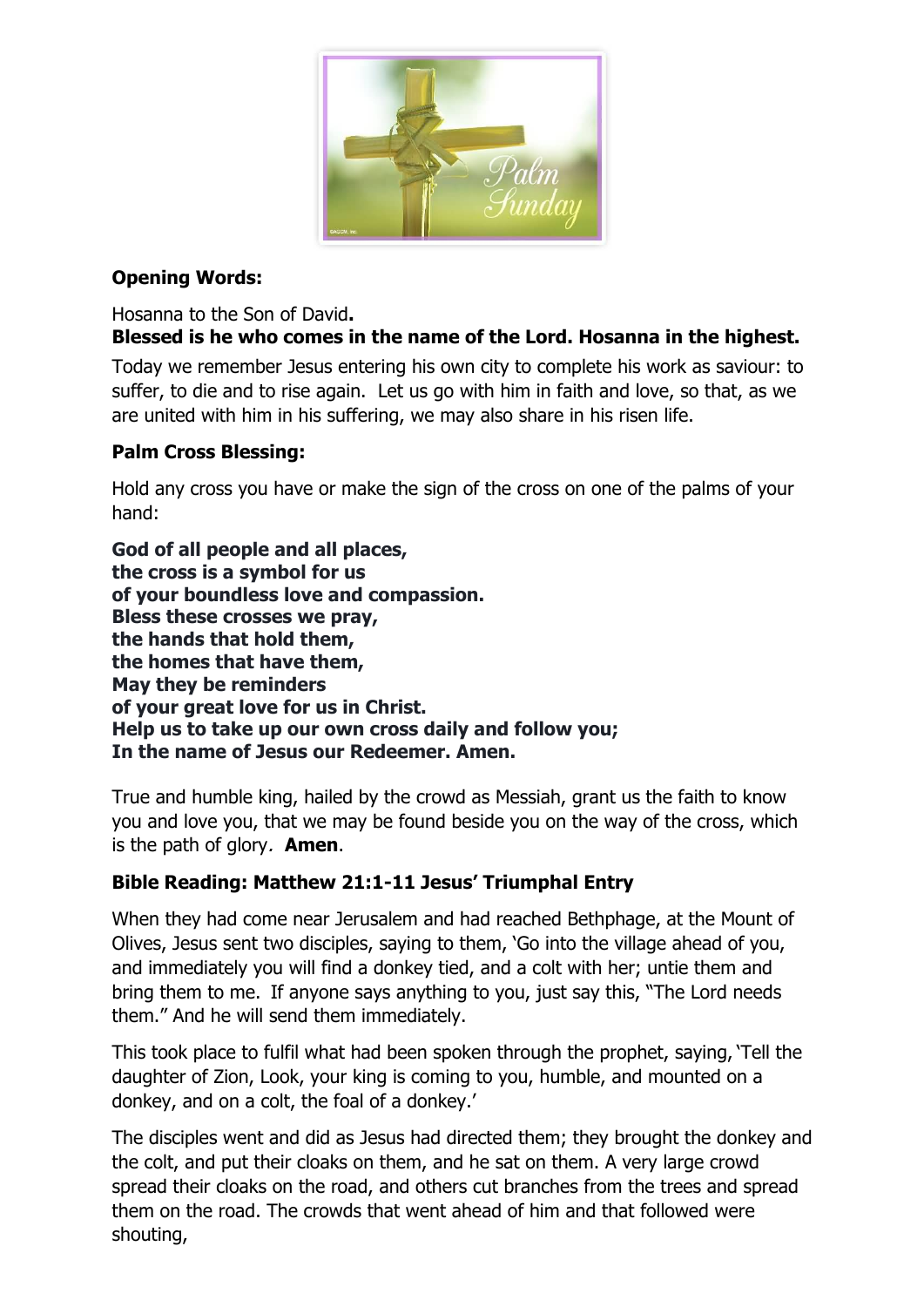'Hosanna to the Son of David! Blessed is the one who comes in the name of the Lord! Hosanna in the highest heaven!'

When he entered Jerusalem, the whole city was in turmoil, asking, 'Who is this?' The crowds were saying, 'This is the prophet Jesus from Nazareth in Galilee.'

### **Your Reflection:**

## **What words or phrases speak to you? Why do you think this is? What might God be saying to you?**

### **Nikki's Reflection:**

What speaks to me are the words 'The Lord has need of them'. There are so many things we have need of today: Protective equipment for healthcare workers, ventilators, food for Foodbanks… That donkey was important but there was a cost for the owners, for the disciples being asked to do something contrary to their familiar. We too at this time are being asked to put ourselves out, to do something totally unfamiliar, to the benefit of self and others.

Bishop Dagmar said on Friday 'Any one of us should feel proud when we are NOT doing things we would normally do or enjoy doing or even have hitherto seen as a duty to do, because it will help and support the national effort in which we surely must play our fullest part. Unfortunately, we will make ourselves unpopular with some who cannot take in the severity of the situation, but this is a necessary price for serving our communities…' Our NOT doing is a national and Godly service. A challenge indeed to our desire to be DOING.

Jesus this day was with and in the crowds, celebrated as King, he then faced the lonely journey of Holy Week where joy and group celebration turned to isolation, rejection and sorrow. What a poignant time in our history to be walking Holy Week with Jesus…

But today, Palm Sunday is a day of joy! What are 'the blessings' of the day that you can say thank-you to Jesus my King for?

**A smile:** A teacher was walking around observing her classroom of children while they were drawing pictures. As she got to one girl who was working diligently, she asked what the drawing was. The girl replied, "I'm drawing God." The teacher paused and said, "But no one knows what God looks like." Without looking up from her drawing, the girl replied, "They will in a minute." $\odot$ 

In our wilderness may we all come to know God more. **Amen.**

## **Prayers of Intercession**

Almighty God, we praise you as our King and Saviour. We thank-you for all the good things in our life…

Loving God, you see the pain of your nations. We entrust into your hands the world that you created and love so much, flood it with your healing we pray.

We pray for:

Healthcare workers, for their protection, that they may receive all the equipment that they need..